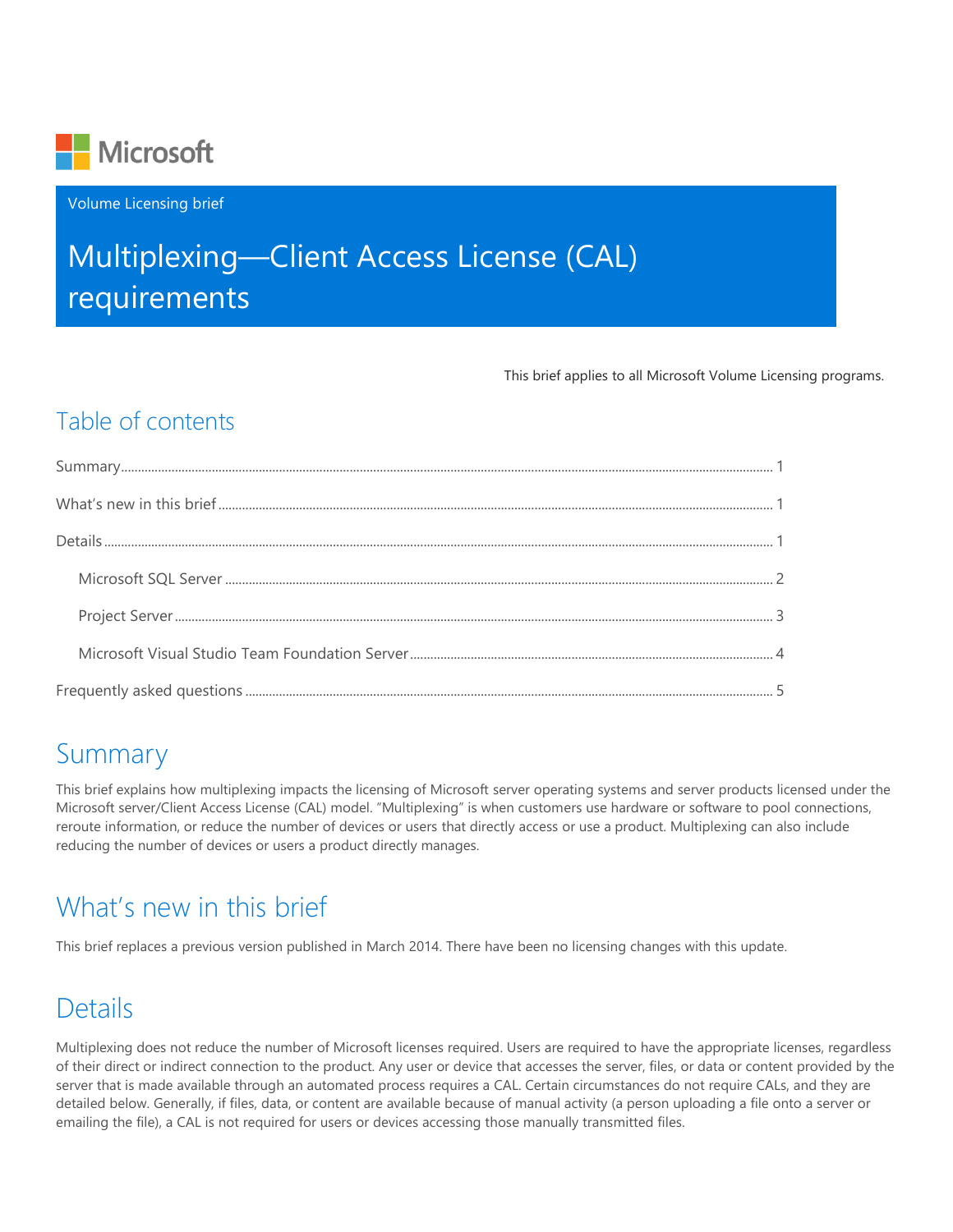The following examples address specific products, but the same requirements apply to other Microsoft products. Assume that the Windows Server operating system and Microsoft Exchange Server are the networking and messaging platforms respectively.

### <span id="page-1-0"></span>**Microsoft SQL Server**

Figures 1, 2, and 3 illustrate representative multiplexing scenarios and licensing requirements for the Microsoft SQL Server database software. (Note: Windows Server and Exchange Server CAL requirements apply for any access either direct or indirect to these servers.)



*Figure 1: Inputting, querying, or viewing data*

SQL Server CALs are required for users who directly input into, query, or view data from a SQL Server database (left side of Figure 1). Similarly, SQL Server CALs are required for users or devices that input data into, query, or view data from a SQL Server database through a pooling device (right side of Figure 1). This includes users who view data through web-based applications or enter information into a database through an intermediary product. (Note: Customers can also license SQL Server on a per-core basis, thus negating any need for SQL Server CALs.)



#### *Figure 2: Messaging data*

If a user (User 1 in Figure 2 above) retrieves data from SQL Server, that user requires a SQL Server CAL. If User 1 actively sends that data by email or other messaging technology to User 2; then User 2 does not require a SQL Server CAL. With multiplexing, these rules do not change. User 3, who receives data through a pooling application, must similarly have a SQL Server CAL. If User 3 actively sends that data by email or other messaging technology to User 4, then User 4 does not require a SQL Server CAL.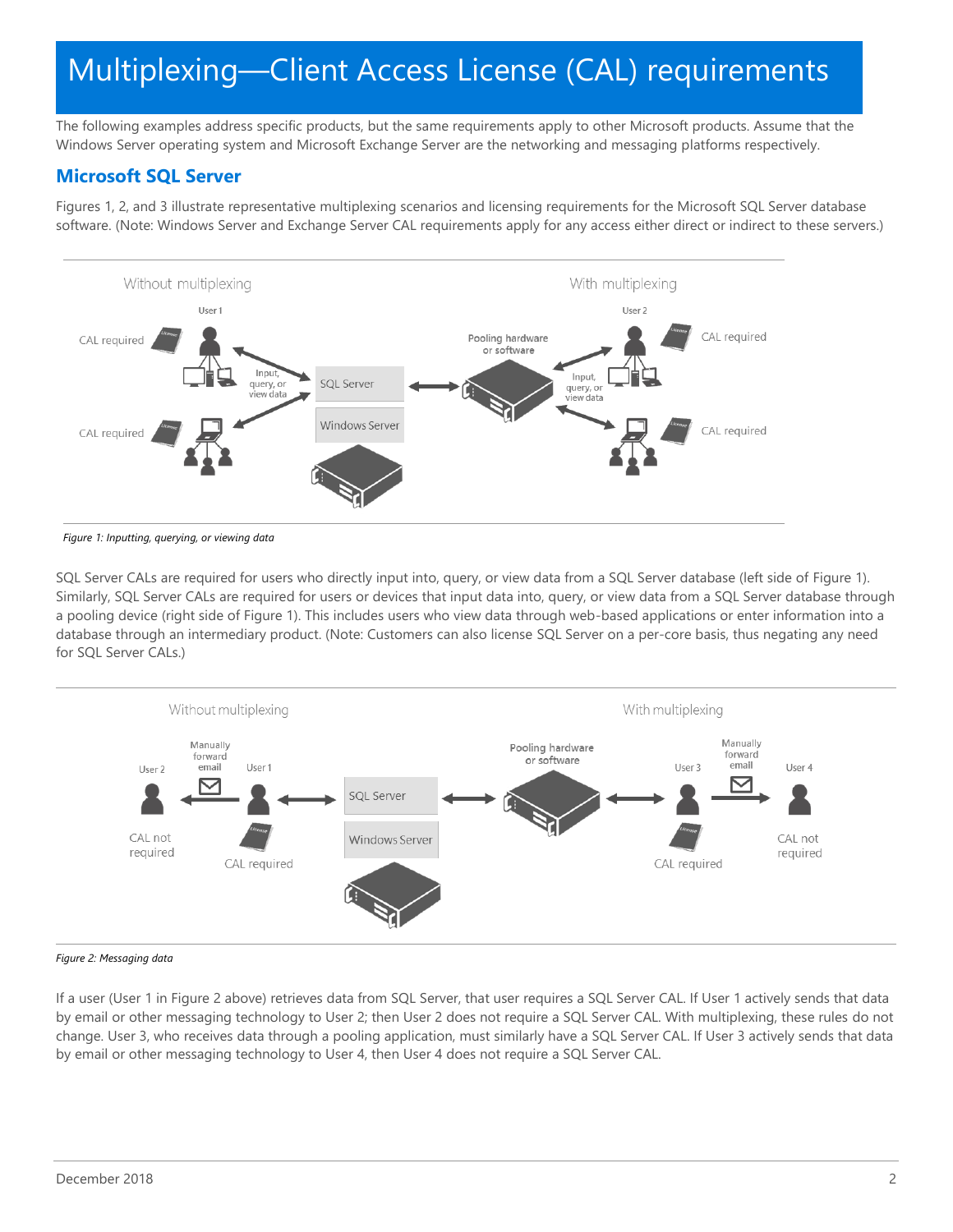

*Figure 3: Hardcopy delivery of data*

The paper distribution of data does not require SQL Server CALs for the recipients of the paper report. However, both User 1 and User 3 in the figure above receive data (directly or indirectly) from SQL Server and both require CALs. If each user prints the data and delivers it to another user (Users 2 and 4), these latter recipient users do not require a SQL Server CAL.

A printer connected directly to the server does not require a license to print data from the server, nor is a printer considered a multiplexing device.

### <span id="page-2-0"></span>**Project Server**

Figure 4 illustrates some multiplexing scenarios and licensing requirements for Project Server. (Note: Windows Server and SQL Server [if licensed Server/CAL] CAL requirements apply for any access either direct or indirect to these servers.)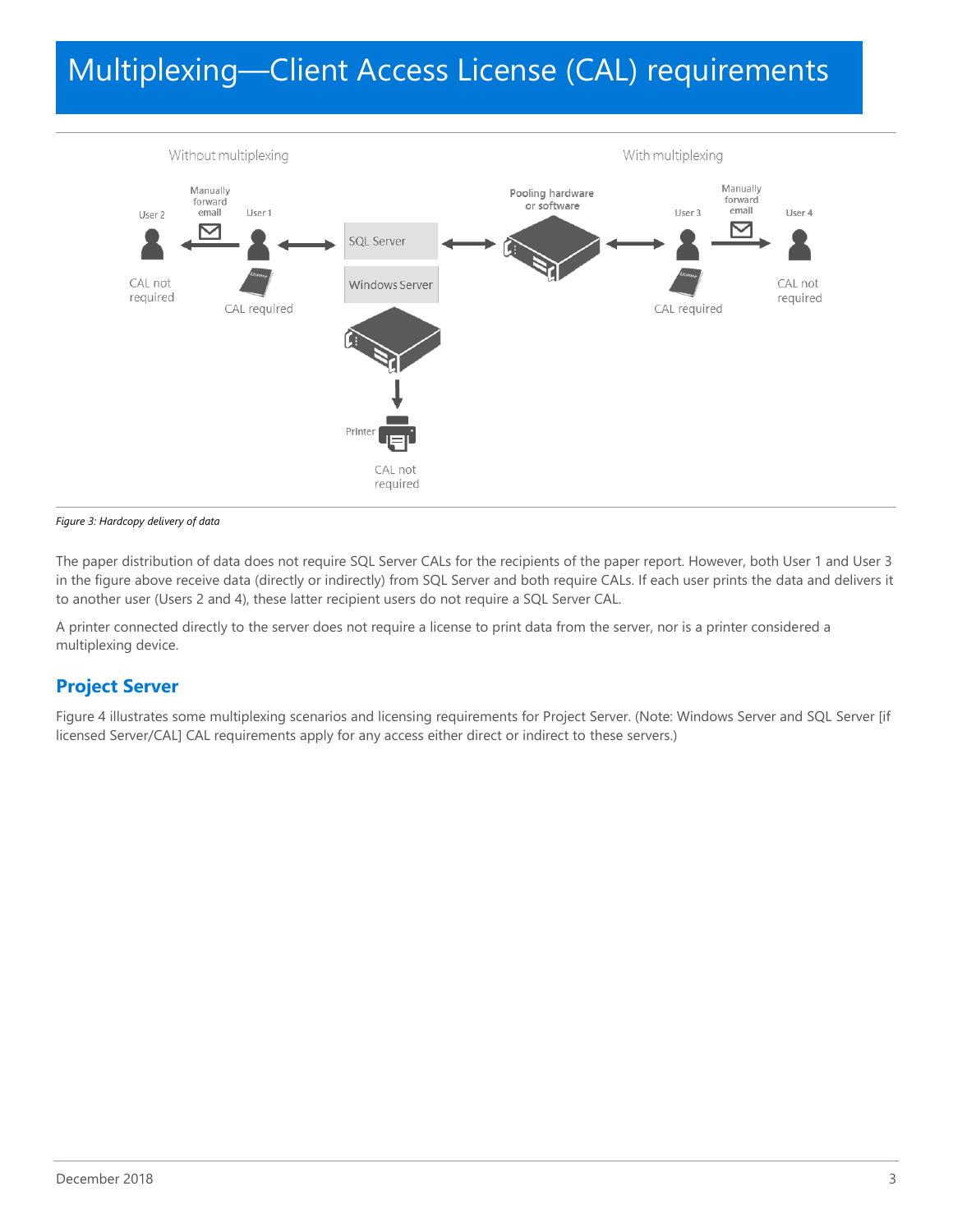

*Figure 4: Basic Project Server configuration*

Viewing or querying data from or entering data into Project Server through an intermediary multiplexing application, which could include a web-based application, requires CALs for Project Server. Like SQL Server, the same CAL requirements apply for the messaging of data through email or paper distribution shown in the examples above.

### <span id="page-3-0"></span>**Microsoft Visual Studio Team Foundation Server**

As with SQL Server and other products in the Microsoft server/CAL licensing model, applying multiplexing rules to CAL requirements for Microsoft Visual Studio Team Foundation Server depends on the degree of automation involved in content, file, or data accessibility and distribution. Any device/user that accesses or deploys files, content, and data that is made available in an automated way (for example, directly from a server or automatically posted to a server) requires a CAL. However, if the availability results from manual activity, such as a person loading files onto a server or emailing the files, a CAL is not required for users and/or devices accessing those manually posted or emailed files. The following examples illustrate the Visual Studio Team Foundation Server CALs required. (The CAL requirements for other server products used with Visual Studio Team Foundation Server still apply for any access either direct or indirect to the server.)

#### **Example 1**

An automated process is set up to load files from a server running Visual Studio Team Foundation Server to a server farm, and then that server farm automatically loads those files onto desktops. Visual Studio Team Foundation Server CALs requirement: Each server in the farm and each desktop/user require a Visual Studio Team Foundation Server CAL because of a continuous automatic link back to Visual Studio Team Foundation Server.

#### **Example 2**

A business decision maker (BDM) downloads a report generated by Visual Studio Team Foundation Server that was posted automatically to a server. Visual Studio Team Foundation Server CALs requirement: Each BDM requires a Visual Studio Team Foundation Server CAL because he or she is receiving the direct benefit of the automation of Visual Studio Team Foundation Server. Even though the BDM is reviewing a report posted to another server, he or she needs a CAL due to the directly realized benefit of the server's automatic posting.

For further information or questions, please consult the **Product Terms**.